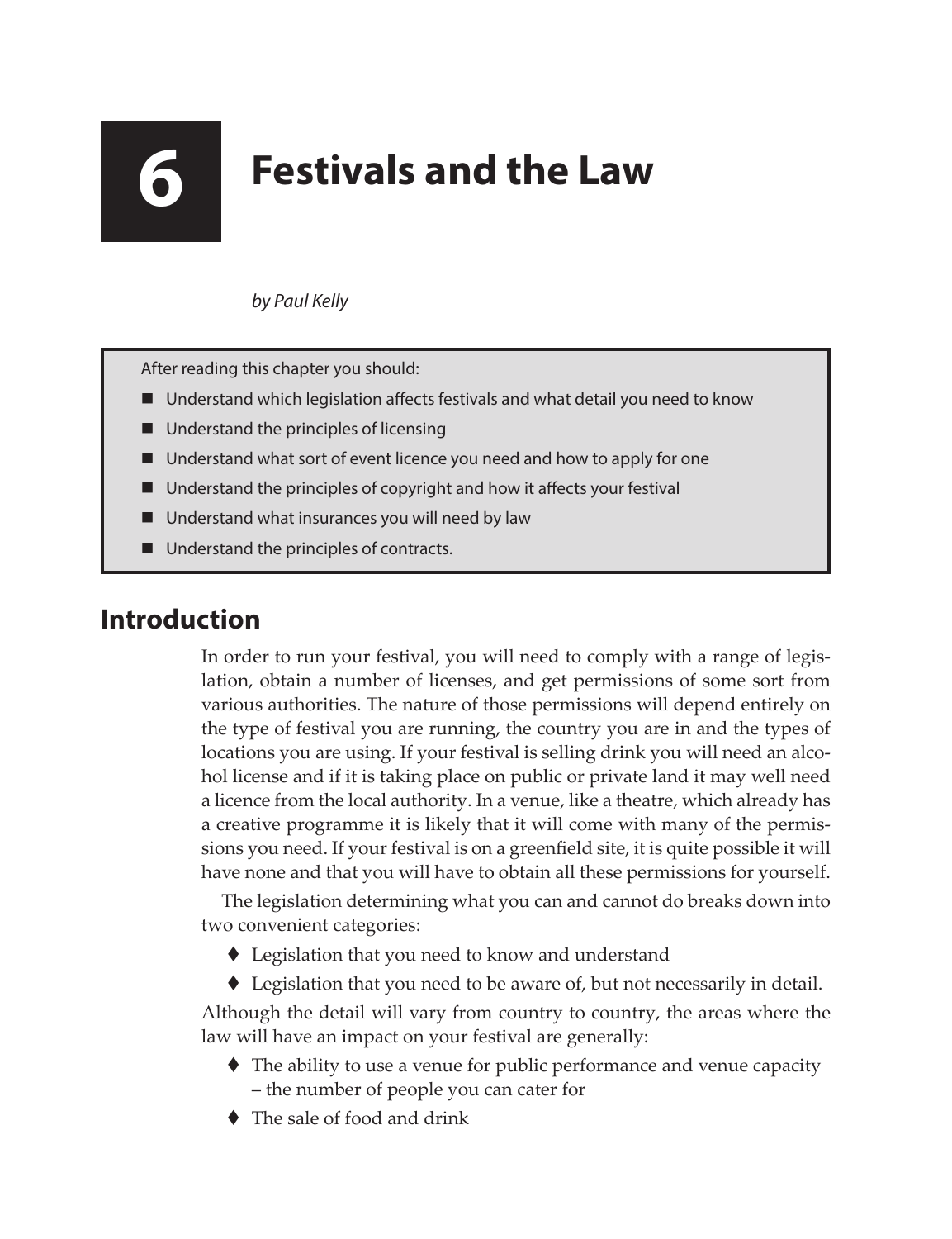- $\blacklozenge$  Processions as in carnival processions
- ◆ Staff employment
- ◆ Copyright and payment to artists for the use of their works.

Health and safety forms a part of venue usage and the sale of food and drink and will be an important factor in gaining permissions, however these may not be legal issues in their own right. In addition, you will find it useful to be aware of the law in relation to contracts as you will almost certainly be encountering these both in relation to artists and possibly in relation to subcontractors. You also have to deal with the law in relation to insurance.

This chapter will cover the basics of all of these matters. We have based it on the law in England and Wales as it stands today, but you need to be aware that over time new legislation is introduced and more importantly, far from being set in stone, the law is subject to interpretation. You would be well advised to find a friendly local solicitor, invite them onto your management committee and seek updated advice where required. If your solicitor is not an expert in the matters concerning festivals and events they might to be able to call on someone in their firm for low cost or no-cost (pro-bono) advice.

This chapter aims to familiarise festival managers with the general principles in law, permissions and licences required to run a festival, it must be emphasised however that it is always the responsibility of the festival organiser to ensure that they conform, in full, with all relevant statutory and other national and local requirements.

# **Key legislation**

There are two key pieces of legislation affecting festivals which you need to be have a good knowledge of. One was the direct outcome of festivals activity. The two pieces of legislation are:

- The Public Order Act (1986) updated by the Criminal Justice and Public Order Act (1994)
- ◆ The Licensing Act (2003).

The Public Order Act regulates public gatherings of anything more than 20 people. It came about partly as the result of increasing tension in the 1980s between a convoy of counter-cultural activists known as New Age travellers and landowners, local authorities and the police. The New Age travellers travelled the country in repurposed buses and vans, staged impromptu festivals on common land, gathered at the annual solstice celebrations at Stonehenge and attended festivals like *Glastonbury*. It culminated in the Battle of Beanfields, a violent encounter between the convoy and the police as the travellers attempted to get to Stonehenge in 1985, resulting in damage, injuries and arrests (Worthington, 2004).